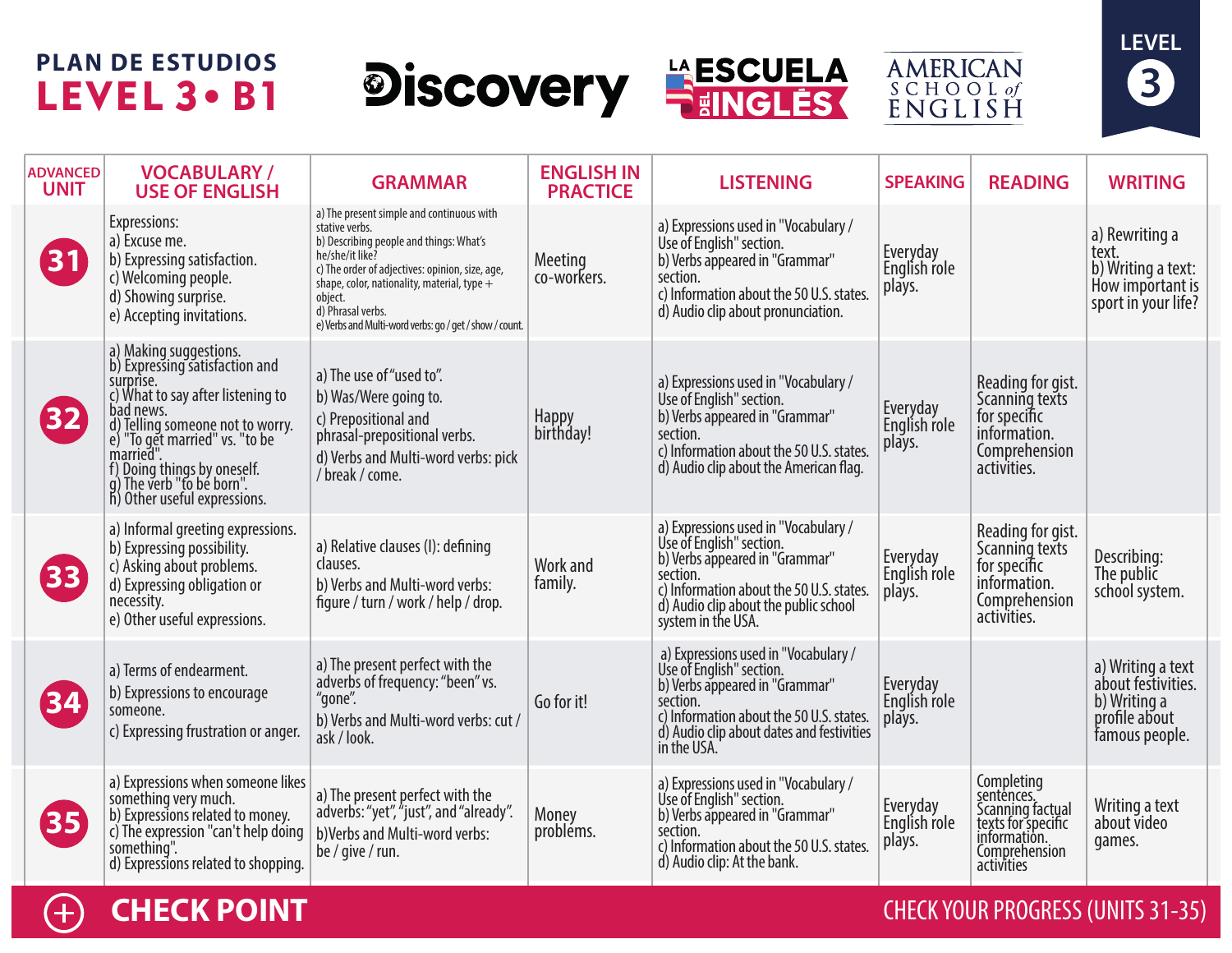## **PLAN DE ESTUDIOS** LEVEL 3 . B1

# **Discovery FESCUELA**





| <b>ADVANCED</b><br><b>UNIT</b> | <b>VOCABULARY/</b><br><b>USE OF ENGLISH</b>                                                                                                                                                                                         | <b>GRAMMAR</b>                                                                                                                                                           | <b>ENGLISH IN</b><br><b>PRACTICE</b> | <b>LISTENING</b>                                                                                                                                                                                       | <b>SPEAKING</b>                    | <b>READING</b>                                                                                      | <b>WRITING</b>                                             | <b>CRITICAL</b><br><b>THINKING</b> |
|--------------------------------|-------------------------------------------------------------------------------------------------------------------------------------------------------------------------------------------------------------------------------------|--------------------------------------------------------------------------------------------------------------------------------------------------------------------------|--------------------------------------|--------------------------------------------------------------------------------------------------------------------------------------------------------------------------------------------------------|------------------------------------|-----------------------------------------------------------------------------------------------------|------------------------------------------------------------|------------------------------------|
| 36                             | a) Expressions when leaving a<br>place.<br>b) The expression "to be late".<br>c) The verbs "get used to" and<br>"be used to".<br>d) The expression "be<br>supposed to".<br>e) The verb "to guess".                                  | a) Reflexive and<br>reciprocal pronouns.<br>b) The use of "in"<br>and relative clauses<br>with superlatives.<br>c) Verbs and<br>Multi-word verbs:<br>keep / pay / bring. | Personal finances.                   | a) Expressions used in "Vocabulary /<br>Use of English" section.<br>b) Verbs appeared in "Grammar"<br>section.<br>c) Information about the 50 U.S. states.<br>d) Audio clip: Living by the clock.      | Everyday<br>English role<br>plays. | Reading for gist.<br>Scanning texts<br>for specific<br>information.<br>Comprehension<br>activities. | Writing a text:<br>Daily routines.                         |                                    |
| 37                             | a) Introducing a topic.<br>b) Expressing assumptions.                                                                                                                                                                               | a) The present<br>perfect continuous.<br>b) Verbs and<br>Multi-word verbs:<br>take / put / apply.                                                                        | Ready for college.                   | a) Expressions used in "Vocabulary /<br>Use of English" section.<br>b) Verbs appeared in "Grammar"<br>section.<br>c) Information about the 50 U.S. states.<br>d) Audio clip: Sports in the USA.        | Everyday<br>English role<br>plays. | Scanning a<br>biography for<br>specific<br>information.<br>Comprehension<br>activities.             | Writing an email.                                          |                                    |
| 38                             | a) Expressions with the verb<br>"to take".<br>b) Expressions when<br>something is not necessary.<br>c) Expressing intention.<br>d) Comparatives and<br>superlatives.<br>e) Expressing alternatives.<br>f) Other useful expressions. | a) The present<br>perfect simple vs.<br>the present perfect<br>continuous.<br>b) Verbs and<br>Multi-word verbs:<br>think / shop / end<br>/ add.                          | A new car.                           | a) Expressions used in "Vocabulary /<br>Use of English" section.<br>b) Verbs appeared in "Grammar"<br>section.<br>c) Information about the 50 U.S. states.<br>d) Audio clip: The drivers license.      | Everyday<br>English role<br>plays. | Reading for gist.<br>Scanning texts<br>for specific<br>information.<br>Comprehension<br>activities. | Writing activity:<br>Things that<br>make you feel<br>qood. |                                    |
| 39                             | a) Giving opinions.<br>b) Expressions with the word<br>"mind".<br>c) Asking what things are for.<br>d) Giving advice.<br>e) Other useful expressions.                                                                               | a) Revision of modals<br>and functions.<br>b) Determiners.<br>c) Verbs and<br>Multi-word verbs:<br>play / mix / provide.                                                 | Insurance.                           | a) Expressions used in "Vocabulary /<br>Use of English" section.<br>b) Verbs appeared in "Grammar"<br>section.<br>c) Information about the 50 U.S. states.<br>d) Audio clip: The Social Security Card. | Everyday<br>English role<br>plays. | Reading for gist.<br>Scanning texts<br>for specific<br>information.<br>Comprehension<br>activities. | Writing a blog<br>post.                                    | Use of a<br>coherent<br>opinion.   |
| 40                             | a) Showing excitement.<br>b) The expressions "I think so /<br>I don't think so".<br>c) Expressions with the verb<br>"dream".<br>d) Expressing approximate<br>quantities.                                                            | a) The verb "to be able".<br>b) Tag questions.<br>c) The future<br>continuous.<br>d) Verbs and<br>Multi-word verbs:<br>dream / move / clear.                             | <b>Buying or</b><br>renting?         | a) Expressions used in "Vocabulary /<br>Use of English" section.<br>b) Verbs appeared in "Grammar"<br>section.<br>c) Information about the 50 U.S. states.<br>d) Audio clip: Public education.         | Everyday<br>English role<br>plays. | Reading for gist.<br>Scanning texts<br>for specific<br>information.<br>Comprehension<br>activities. |                                                            |                                    |



### **CHECK POINT** CHECK YOUR PROGRESS (UNITS 36-40)